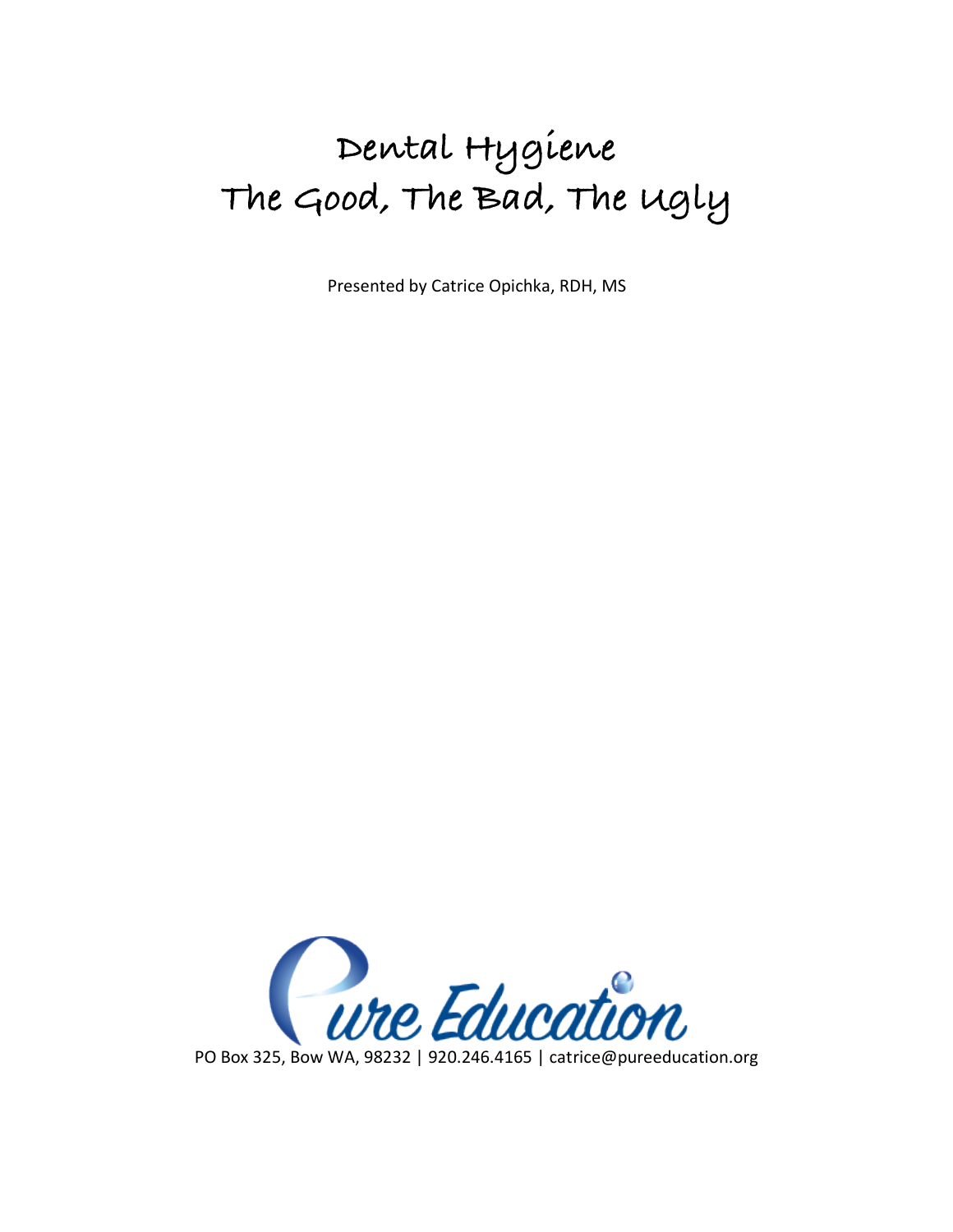## **What is Emotional intelligence?**

#### **Self-Awareness**

§ **Awareness of your own thoughts and emotions Empathy**

§ **Seeing things through multiple perspectives Self-Regulation**

§ **Thinking before you react**

§ **Remain calm and collected in times of stress Social Skills**

■ **Read verbal cues and body language of others** 

## **The Impediments of**

### **Teamwork**

#### **Agenda**

Understanding the difference between practice agenda and personal agenda.

Everyone brings their own personal agenda to the table. Understanding someone's personal agenda can help in preventing workplace issues.

How do we focus the team on practice agenda?

#### **Bullying**

- § Rudeness
- **■** Hostility
- § Violence
- Verbal attacks
- Aggression
- § Belittling
- § Harassing
- Sabotage
- Mobbing
- § Public humiliation
- § Belligerence
- Antagonism
- § Cruelty

**Why do people bully in the workplace? Why don't people stop bullies in the workplace?**

**Sabotage, Mobbing & Harassing are some of the most often seen bullying methods in the dental practice.**

### **Notes**

\_\_\_\_\_\_\_\_\_\_\_\_\_\_\_\_\_\_\_\_\_\_\_\_\_\_\_\_\_\_\_\_\_\_\_\_\_\_\_\_\_\_\_

\_\_\_\_\_\_\_\_\_\_\_\_\_\_\_\_\_\_\_\_\_\_\_\_\_\_\_\_\_\_\_\_\_\_\_\_\_\_\_\_\_\_\_

\_\_\_\_\_\_\_\_\_\_\_\_\_\_\_\_\_\_\_\_\_\_\_\_\_\_\_\_\_\_\_\_\_\_\_\_\_\_\_\_\_\_\_

\_\_\_\_\_\_\_\_\_\_\_\_\_\_\_\_\_\_\_\_\_\_\_\_\_\_\_\_\_\_\_\_\_\_\_\_\_\_\_\_\_\_\_

\_\_\_\_\_\_\_\_\_\_\_\_\_\_\_\_\_\_\_\_\_\_\_\_\_\_\_\_\_\_\_\_\_\_\_\_\_\_\_\_\_\_\_

\_\_\_\_\_\_\_\_\_\_\_\_\_\_\_\_\_\_\_\_\_\_\_\_\_\_\_\_\_\_\_\_\_\_\_\_\_\_\_\_\_\_\_

\_\_\_\_\_\_\_\_\_\_\_\_\_\_\_\_\_\_\_\_\_\_\_\_\_\_\_\_\_\_\_\_\_\_\_\_\_\_\_\_\_\_\_

\_\_\_\_\_\_\_\_\_\_\_\_\_\_\_\_\_\_\_\_\_\_\_\_\_\_\_\_\_\_\_\_\_\_\_\_\_\_\_\_\_\_\_

\_\_\_\_\_\_\_\_\_\_\_\_\_\_\_\_\_\_\_\_\_\_\_\_\_\_\_\_\_\_\_\_\_\_\_\_\_\_\_\_\_\_\_

\_\_\_\_\_\_\_\_\_\_\_\_\_\_\_\_\_\_\_\_\_\_\_\_\_\_\_\_\_\_\_\_\_\_\_\_\_\_\_\_\_\_\_

\_\_\_\_\_\_\_\_\_\_\_\_\_\_\_\_\_\_\_\_\_\_\_\_\_\_\_\_\_\_\_\_\_\_\_\_\_\_\_\_\_\_\_

\_\_\_\_\_\_\_\_\_\_\_\_\_\_\_\_\_\_\_\_\_\_\_\_\_\_\_\_\_\_\_\_\_\_\_\_\_\_\_\_\_\_\_

\_\_\_\_\_\_\_\_\_\_\_\_\_\_\_\_\_\_\_\_\_\_\_\_\_\_\_\_\_\_\_\_\_\_\_\_\_\_\_\_\_\_\_

\_\_\_\_\_\_\_\_\_\_\_\_\_\_\_\_\_\_\_\_\_\_\_\_\_\_\_\_\_\_\_\_\_\_\_\_\_\_\_\_\_\_\_

\_\_\_\_\_\_\_\_\_\_\_\_\_\_\_\_\_\_\_\_\_\_\_\_\_\_\_\_\_\_\_\_\_\_\_\_\_\_\_\_\_\_\_

\_\_\_\_\_\_\_\_\_\_\_\_\_\_\_\_\_\_\_\_\_\_\_\_\_\_\_\_\_\_\_\_\_\_\_\_\_\_\_\_\_\_\_

\_\_\_\_\_\_\_\_\_\_\_\_\_\_\_\_\_\_\_\_\_\_\_\_\_\_\_\_\_\_\_\_\_\_\_\_\_\_\_\_\_\_\_

\_\_\_\_\_\_\_\_\_\_\_\_\_\_\_\_\_\_\_\_\_\_\_\_\_\_\_\_\_\_\_\_\_\_\_\_\_\_\_\_\_\_\_

\_\_\_\_\_\_\_\_\_\_\_\_\_\_\_\_\_\_\_\_\_\_\_\_\_\_\_\_\_\_\_\_\_\_\_\_\_\_\_\_\_\_\_

\_\_\_\_\_\_\_\_\_\_\_\_\_\_\_\_\_\_\_\_\_\_\_\_\_\_\_\_\_\_\_\_\_\_\_\_\_\_\_\_\_\_\_

\_\_\_\_\_\_\_\_\_\_\_\_\_\_\_\_\_\_\_\_\_\_\_\_\_\_\_\_\_\_\_\_\_\_\_\_\_\_\_\_\_\_\_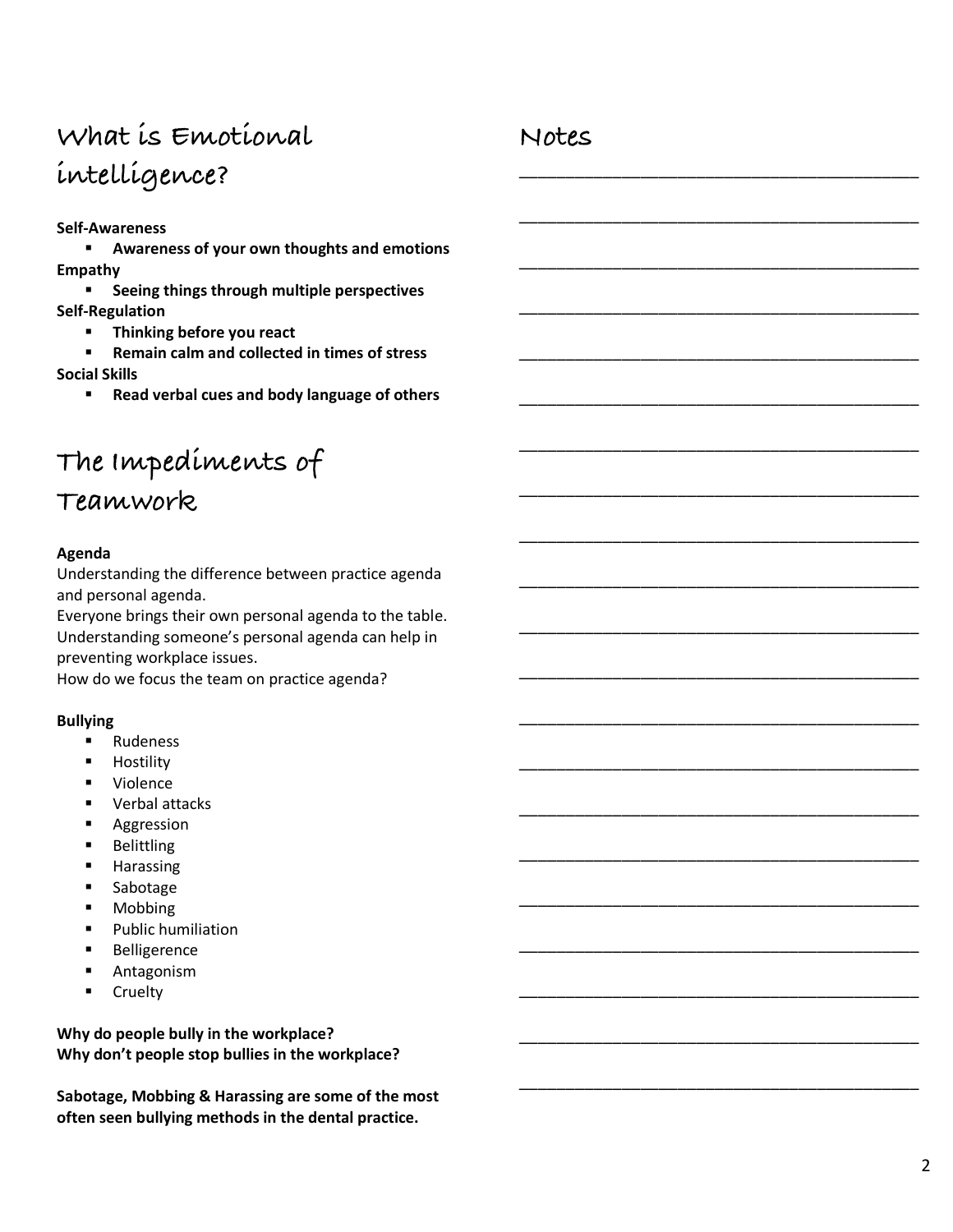#### **Barriers to Effective Team Performance**

- Inconsistency in team membership
- Lack of time
- Lack of information sharing
- **Hierarchy**
- **Defensiveness**
- Conventional thinking
- **Complacency**
- Varying communication styles
- Conflict
- Lack of coordination and follow-up
- **Fatigue**
- **Workload**
- Lack of clarity in organizational goals

## **Effective Problem Solving**



### **1. Define the problem.**

- Be specific.
- Be clear.

### **2.** Analyze the problem

- § What is our circle of influence?
- What are the specific concerns.

#### **Circle of Concern**

The things we are concerned about but have no control.

- ❖ Your genetic health issues.
- $\div$  The economy.
- ❖ Natural disasters.
- $\clubsuit$  What politicians did today.
- ❖ Interest rates.
- v Traffic.
- ❖ What people say about you.

#### **Circle of Influence**

Things we have influence over.

- ❖ The values held by our children.
- $\div$  The ethical culture of our workplace.
- $\div$  The health of our relationships.
- $\div$  The health of our patients.

\_\_\_\_\_\_\_\_\_\_\_\_\_\_\_\_\_\_\_\_\_\_\_\_\_\_\_\_\_\_\_\_\_\_\_\_\_\_\_\_\_\_\_

\_\_\_\_\_\_\_\_\_\_\_\_\_\_\_\_\_\_\_\_\_\_\_\_\_\_\_\_\_\_\_\_\_\_\_\_\_\_\_\_\_\_\_

\_\_\_\_\_\_\_\_\_\_\_\_\_\_\_\_\_\_\_\_\_\_\_\_\_\_\_\_\_\_\_\_\_\_\_\_\_\_\_\_\_\_\_

\_\_\_\_\_\_\_\_\_\_\_\_\_\_\_\_\_\_\_\_\_\_\_\_\_\_\_\_\_\_\_\_\_\_\_\_\_\_\_\_\_\_\_

\_\_\_\_\_\_\_\_\_\_\_\_\_\_\_\_\_\_\_\_\_\_\_\_\_\_\_\_\_\_\_\_\_\_\_\_\_\_\_\_\_\_\_

\_\_\_\_\_\_\_\_\_\_\_\_\_\_\_\_\_\_\_\_\_\_\_\_\_\_\_\_\_\_\_\_\_\_\_\_\_\_\_\_\_\_\_

\_\_\_\_\_\_\_\_\_\_\_\_\_\_\_\_\_\_\_\_\_\_\_\_\_\_\_\_\_\_\_\_\_\_\_\_\_\_\_\_\_\_\_

\_\_\_\_\_\_\_\_\_\_\_\_\_\_\_\_\_\_\_\_\_\_\_\_\_\_\_\_\_\_\_\_\_\_\_\_\_\_\_\_\_\_\_

\_\_\_\_\_\_\_\_\_\_\_\_\_\_\_\_\_\_\_\_\_\_\_\_\_\_\_\_\_\_\_\_\_\_\_\_\_\_\_\_\_\_\_

\_\_\_\_\_\_\_\_\_\_\_\_\_\_\_\_\_\_\_\_\_\_\_\_\_\_\_\_\_\_\_\_\_\_\_\_\_\_\_\_\_\_\_

\_\_\_\_\_\_\_\_\_\_\_\_\_\_\_\_\_\_\_\_\_\_\_\_\_\_\_\_\_\_\_\_\_\_\_\_\_\_\_\_\_\_\_

\_\_\_\_\_\_\_\_\_\_\_\_\_\_\_\_\_\_\_\_\_\_\_\_\_\_\_\_\_\_\_\_\_\_\_\_\_\_\_\_\_\_\_

\_\_\_\_\_\_\_\_\_\_\_\_\_\_\_\_\_\_\_\_\_\_\_\_\_\_\_\_\_\_\_\_\_\_\_\_\_\_\_\_\_\_\_

\_\_\_\_\_\_\_\_\_\_\_\_\_\_\_\_\_\_\_\_\_\_\_\_\_\_\_\_\_\_\_\_\_\_\_\_\_\_\_\_\_\_\_

\_\_\_\_\_\_\_\_\_\_\_\_\_\_\_\_\_\_\_\_\_\_\_\_\_\_\_\_\_\_\_\_\_\_\_\_\_\_\_\_\_\_\_

\_\_\_\_\_\_\_\_\_\_\_\_\_\_\_\_\_\_\_\_\_\_\_\_\_\_\_\_\_\_\_\_\_\_\_\_\_\_\_\_\_\_\_

\_\_\_\_\_\_\_\_\_\_\_\_\_\_\_\_\_\_\_\_\_\_\_\_\_\_\_\_\_\_\_\_\_\_\_\_\_\_\_\_\_\_\_

\_\_\_\_\_\_\_\_\_\_\_\_\_\_\_\_\_\_\_\_\_\_\_\_\_\_\_\_\_\_\_\_\_\_\_\_\_\_\_\_\_\_\_

\_\_\_\_\_\_\_\_\_\_\_\_\_\_\_\_\_\_\_\_\_\_\_\_\_\_\_\_\_\_\_\_\_\_\_\_\_\_\_\_\_\_\_

\_\_\_\_\_\_\_\_\_\_\_\_\_\_\_\_\_\_\_\_\_\_\_\_\_\_\_\_\_\_\_\_\_\_\_\_\_\_\_\_\_\_\_

\_\_\_\_\_\_\_\_\_\_\_\_\_\_\_\_\_\_\_\_\_\_\_\_\_\_\_\_\_\_\_\_\_\_\_\_\_\_\_\_\_\_\_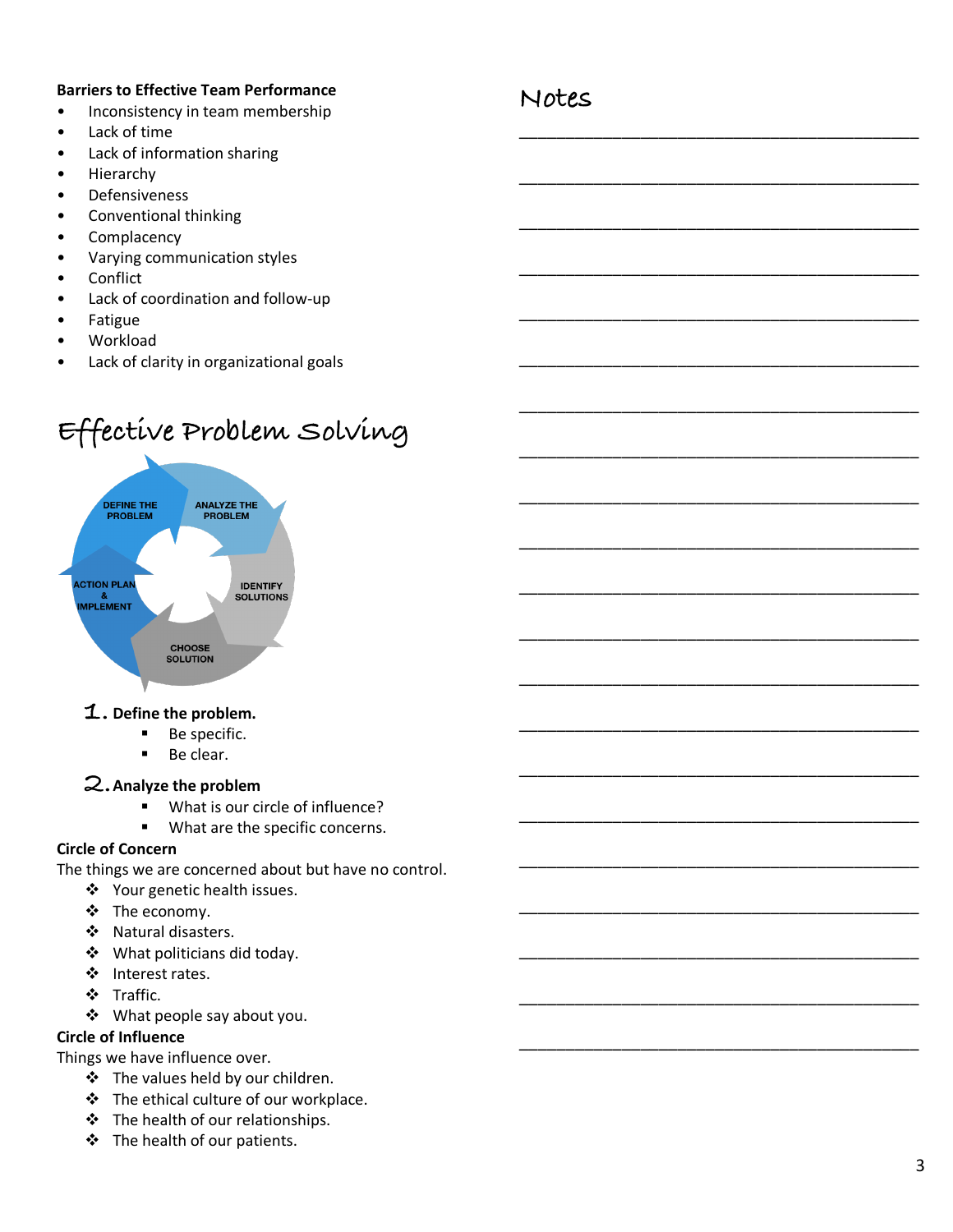\* How much respect you get from coworkers.

#### **Circle of Control**

Things we have complete control over.

- $\div$  The route you take to work.
- \* How you vote.
- ❖ How you spend your money.
- $\div$  How you spend your free time.
- $\div$  What you eat and how much you exercise.
- ❖ Where you work.
- $\triangleleft$  How much you gossip about others.

#### **3. Identify Solutions using divergent thinking.**

- Focusing on the quantity of ideas, no the quality.
- Exploring possibilities and look for unexpected combinations.
- **■** Deferring judgement of ideas.
- § Brainstorming.
- Using your imagination.
- Look for connections among remote associations.
- **•** Pursue the novelty of the idea.
- Include all options...even the wacky.

#### **4.Choose the best solution using convergent thinking.**

- Reducing the options.
- Making choices.
- Analyzing each solutions effectiveness.
- **•** Prioritizing and ranking the options.
- Consider consequences of each solution.
- Converge on the option to build on.

#### **5. Plan of action.**

- What steps are necessary to implement the solution?
- Who needs to be involved in order for implementation to take place?

#### **6. Implementation.**

- Take action.
- Follow through with demands, requests, and changes.

## **Using Successes to Solve Problems**

Using the moments that we have made exceptional choices and yielded positive results can help us solve future problems.

### **Notes**

\_\_\_\_\_\_\_\_\_\_\_\_\_\_\_\_\_\_\_\_\_\_\_\_\_\_\_\_\_\_\_\_\_\_\_\_\_\_\_\_\_\_\_

\_\_\_\_\_\_\_\_\_\_\_\_\_\_\_\_\_\_\_\_\_\_\_\_\_\_\_\_\_\_\_\_\_\_\_\_\_\_\_\_\_\_\_

\_\_\_\_\_\_\_\_\_\_\_\_\_\_\_\_\_\_\_\_\_\_\_\_\_\_\_\_\_\_\_\_\_\_\_\_\_\_\_\_\_\_\_

\_\_\_\_\_\_\_\_\_\_\_\_\_\_\_\_\_\_\_\_\_\_\_\_\_\_\_\_\_\_\_\_\_\_\_\_\_\_\_\_\_\_\_

\_\_\_\_\_\_\_\_\_\_\_\_\_\_\_\_\_\_\_\_\_\_\_\_\_\_\_\_\_\_\_\_\_\_\_\_\_\_\_\_\_\_\_

\_\_\_\_\_\_\_\_\_\_\_\_\_\_\_\_\_\_\_\_\_\_\_\_\_\_\_\_\_\_\_\_\_\_\_\_\_\_\_\_\_\_\_

\_\_\_\_\_\_\_\_\_\_\_\_\_\_\_\_\_\_\_\_\_\_\_\_\_\_\_\_\_\_\_\_\_\_\_\_\_\_\_\_\_\_\_

\_\_\_\_\_\_\_\_\_\_\_\_\_\_\_\_\_\_\_\_\_\_\_\_\_\_\_\_\_\_\_\_\_\_\_\_\_\_\_\_\_\_\_

\_\_\_\_\_\_\_\_\_\_\_\_\_\_\_\_\_\_\_\_\_\_\_\_\_\_\_\_\_\_\_\_\_\_\_\_\_\_\_\_\_\_\_

\_\_\_\_\_\_\_\_\_\_\_\_\_\_\_\_\_\_\_\_\_\_\_\_\_\_\_\_\_\_\_\_\_\_\_\_\_\_\_\_\_\_\_

\_\_\_\_\_\_\_\_\_\_\_\_\_\_\_\_\_\_\_\_\_\_\_\_\_\_\_\_\_\_\_\_\_\_\_\_\_\_\_\_\_\_\_

\_\_\_\_\_\_\_\_\_\_\_\_\_\_\_\_\_\_\_\_\_\_\_\_\_\_\_\_\_\_\_\_\_\_\_\_\_\_\_\_\_\_\_

\_\_\_\_\_\_\_\_\_\_\_\_\_\_\_\_\_\_\_\_\_\_\_\_\_\_\_\_\_\_\_\_\_\_\_\_\_\_\_\_\_\_\_

\_\_\_\_\_\_\_\_\_\_\_\_\_\_\_\_\_\_\_\_\_\_\_\_\_\_\_\_\_\_\_\_\_\_\_\_\_\_\_\_\_\_\_

\_\_\_\_\_\_\_\_\_\_\_\_\_\_\_\_\_\_\_\_\_\_\_\_\_\_\_\_\_\_\_\_\_\_\_\_\_\_\_\_\_\_\_

\_\_\_\_\_\_\_\_\_\_\_\_\_\_\_\_\_\_\_\_\_\_\_\_\_\_\_\_\_\_\_\_\_\_\_\_\_\_\_\_\_\_\_

\_\_\_\_\_\_\_\_\_\_\_\_\_\_\_\_\_\_\_\_\_\_\_\_\_\_\_\_\_\_\_\_\_\_\_\_\_\_\_\_\_\_\_

\_\_\_\_\_\_\_\_\_\_\_\_\_\_\_\_\_\_\_\_\_\_\_\_\_\_\_\_\_\_\_\_\_\_\_\_\_\_\_\_\_\_\_

\_\_\_\_\_\_\_\_\_\_\_\_\_\_\_\_\_\_\_\_\_\_\_\_\_\_\_\_\_\_\_\_\_\_\_\_\_\_\_\_\_\_\_

\_\_\_\_\_\_\_\_\_\_\_\_\_\_\_\_\_\_\_\_\_\_\_\_\_\_\_\_\_\_\_\_\_\_\_\_\_\_\_\_\_\_\_

\_\_\_\_\_\_\_\_\_\_\_\_\_\_\_\_\_\_\_\_\_\_\_\_\_\_\_\_\_\_\_\_\_\_\_\_\_\_\_\_\_\_\_

\_\_\_\_\_\_\_\_\_\_\_\_\_\_\_\_\_\_\_\_\_\_\_\_\_\_\_\_\_\_\_\_\_\_\_\_\_\_\_\_\_\_\_

\_\_\_\_\_\_\_\_\_\_\_\_\_\_\_\_\_\_\_\_\_\_\_\_\_\_\_\_\_\_\_\_\_\_\_\_\_\_\_\_\_\_\_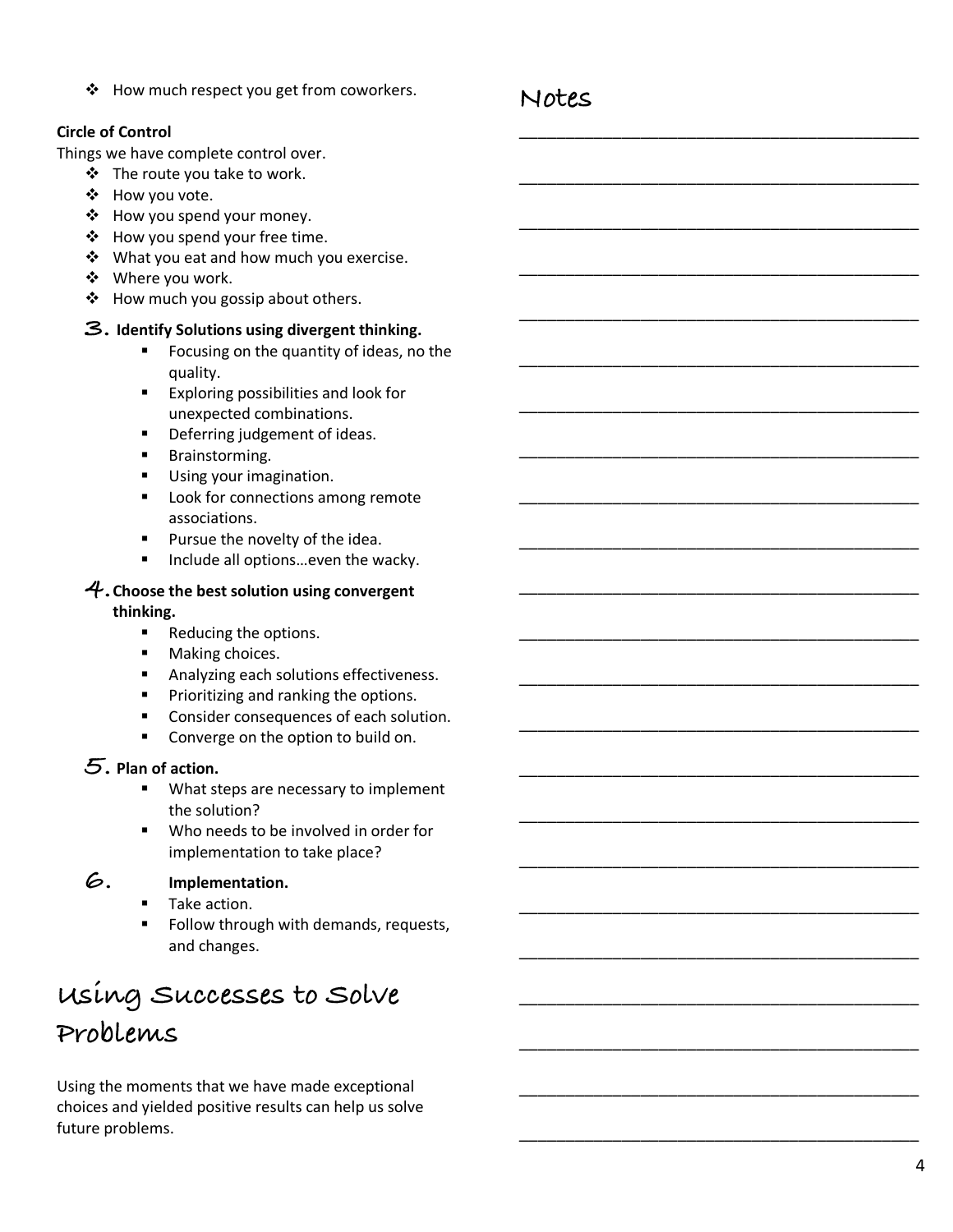Breaking down the pearls. What did I do?

What did I say? How did I think? Who was involved in making it a success?

### Connect with Catrice

Pure Education Facebook Page https://www.facebook.com/pureeducation

Find out More Pure Education Website www.pureeducation.org

 $cal$  call catrice ~ 920-246-4165 Email Catrice catrice@pureeducation.org

## PureEducation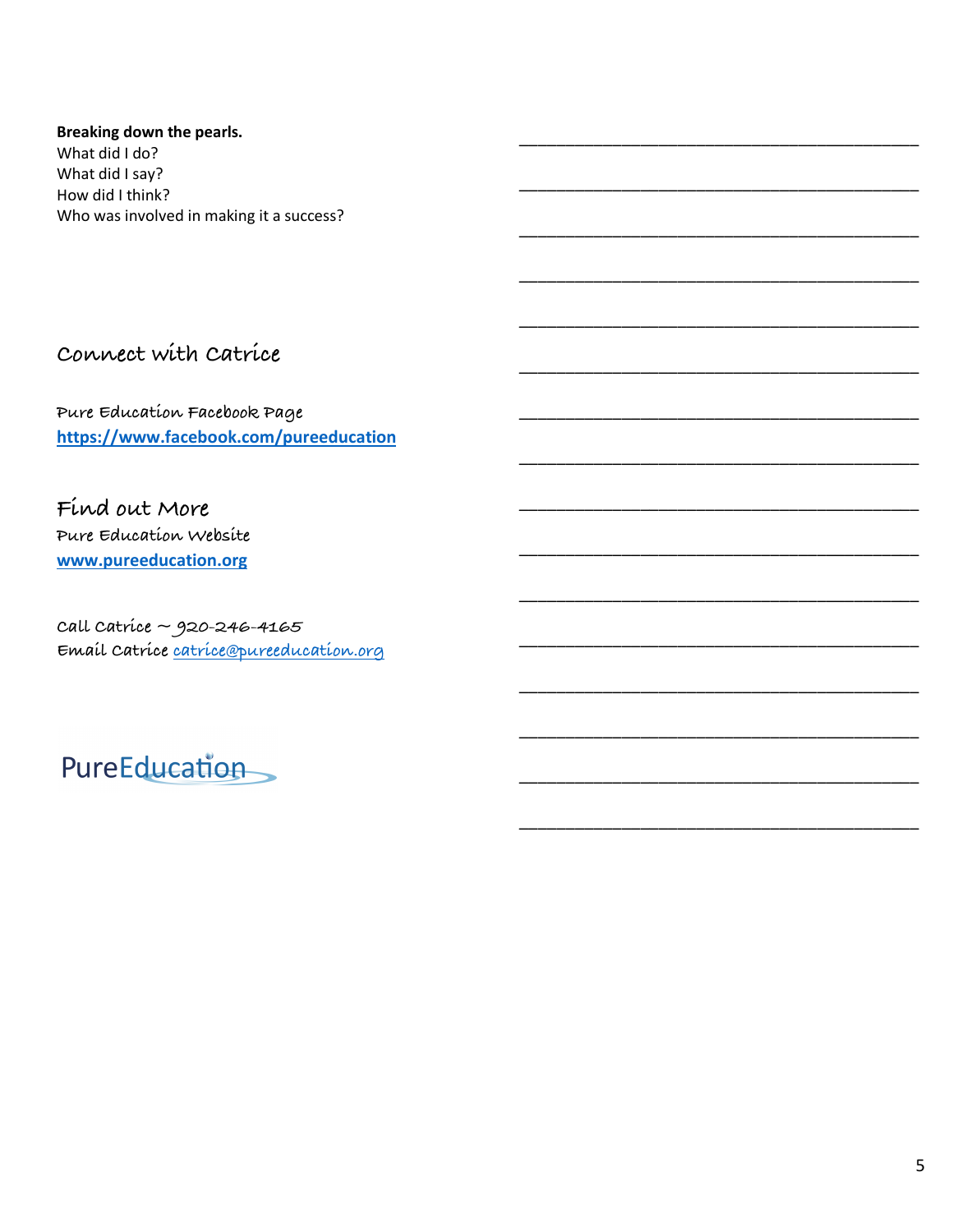Define the Problem

Analyze the Problem Where is the problem in our circle of influence?

Identify Solutions using Divergent Thinking

Choose the Best Solution using Convergent Thinking

Create a Plan of Action

Implementation